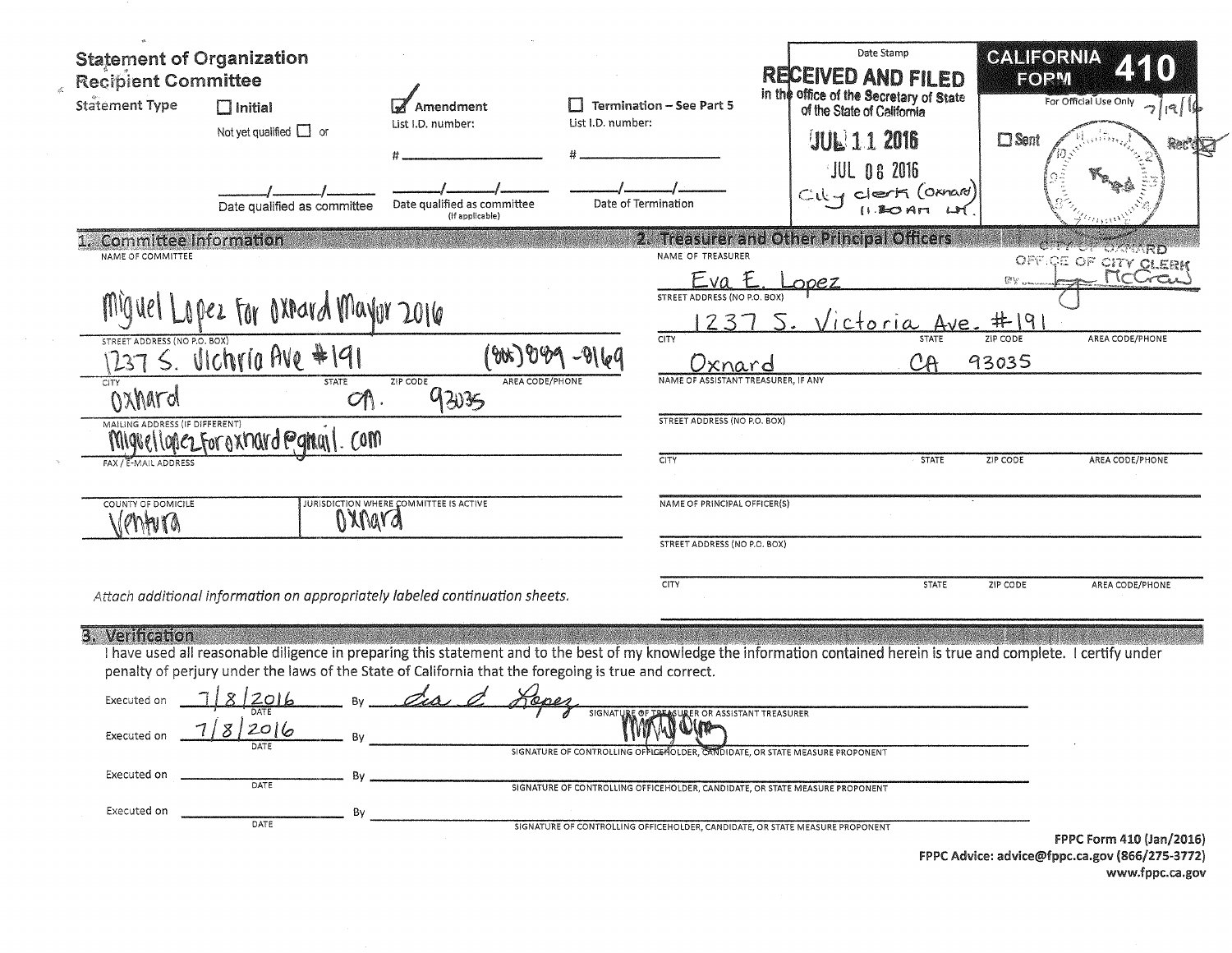## COMMITTEE NAME MIGUEL IUDEZ FOR O XM ard MAYUF 2016

• All committees must list the financial institution where the campaign bank account is located.

| $\sim$ abo ban $\sim$ | l lwr         |                                                          |  |
|-----------------------|---------------|----------------------------------------------------------|--|
|                       | W             |                                                          |  |
| ADDRESS<br>$-1000$    | CITY<br>OMavd | <b>STATE</b><br>ZIP CODE<br>93K3D<br>$\cup$ Ation $\cup$ |  |

4. Type of Committee Complete the applicable sections.

## **Controlled Committee**

- " List the name of each controlling officeholder, candidate, or state measure proponent. If candidate or officeholder controlled, also list the elective office sought or held, and district number, if any, and the year of the election.
- List the political party with which each officeholder or candidate is affiliated or check "nonpartisan."
- .. If this committee acts jointly with another controlled committee, list the name and identification number of the other controlled committee.

| NAME OF CANDIDATE/OFFICEHOLDER/STATE MEASURE PROPONENT | ELECTIVE OFFICE SOUGHT OR HELD<br>(INCLUDE DISTRICT NUMBER IF APPLICABLE) | YEAR OF ELECTION | PARTY       |
|--------------------------------------------------------|---------------------------------------------------------------------------|------------------|-------------|
|                                                        |                                                                           |                  | Nonpartisan |
|                                                        |                                                                           |                  | Nonpartisan |

Primarily Formed Committee Primarily formed to support or oppose specific candidates or measures in a single election. List below:

| CANDIDATE(S) NAME OR MEASURE(S) FULL TITLE (INCLUDE BALLOT NO. OR LETTER) | CANDIDATE(S) OFFICE SOUGHT OR HELD OR MEASURE(S) JURISDICTION<br>(INCLUDE DISTRICT NO., CITY OR COUNTY, AS APPLICABLE) | CHECK ONE      |        |
|---------------------------------------------------------------------------|------------------------------------------------------------------------------------------------------------------------|----------------|--------|
|                                                                           |                                                                                                                        | SUPPORT        | OPPOSE |
|                                                                           |                                                                                                                        |                |        |
|                                                                           |                                                                                                                        | <b>SUPPORT</b> | OPPOSE |

FPPC Form 410 (Jan/2016) FPPC Advice: advice@fppc.ca.gov (866/275-3772) www.fppc.ca.gov

**CALIFORNIA EORM** 

Page 2

I.D. NUMBER